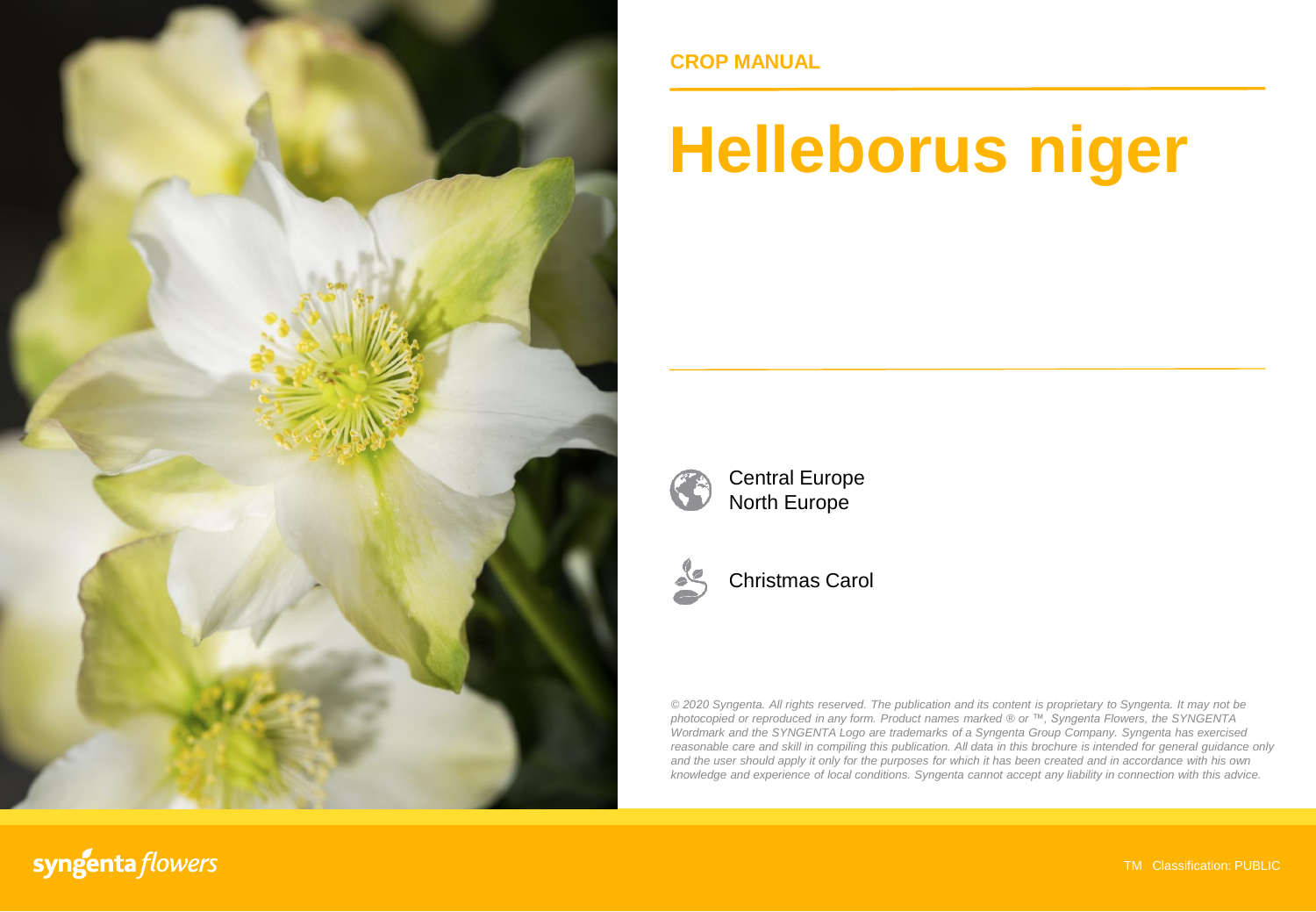## Finished Plant **Helleborus**

| <b>Series</b>   | <b>Type</b> | Leaf colour | Pot size   | Comment                     |
|-----------------|-------------|-------------|------------|-----------------------------|
| Christmas Carol | compact     | dark green  | 10.5–17 cm | more plants/pot up to 17 cm |

### **Remarks**

Helleborus is a slow growing crop and does not show problems quickly. When you see them the problem is not small anymore. Advise: Control the main growing factors weekly, and adjust them regularly to avoid culture problems.

| Christmas Carol                                                      |   | compact      |   |                                                                |             | dark green                |   |             |             |        | 10.5-17 cm |  |  |         |    |   |        | more plants/pot up to 17 cm |                          |               |    | propretti to flot official difference.<br>Advise: Control the main growing<br>factors weekly, and adjust them<br>regularly to avoid culture problems. |
|----------------------------------------------------------------------|---|--------------|---|----------------------------------------------------------------|-------------|---------------------------|---|-------------|-------------|--------|------------|--|--|---------|----|---|--------|-----------------------------|--------------------------|---------------|----|-------------------------------------------------------------------------------------------------------------------------------------------------------|
| <b>Calendar Week</b>                                                 |   |              |   | 8 10 12 14 16 18 20 1 3 5 7 9 11 13 15 17 19 21 23 25 27 29 31 |             |                           |   |             |             |        |            |  |  |         |    |   |        |                             |                          |               |    |                                                                                                                                                       |
|                                                                      | P |              |   |                                                                |             |                           | S |             |             |        |            |  |  | F.      | F  | F | F.     | $\vert \mathsf{F} \vert$    | $\vert \mathsf{F} \vert$ | <b>FF</b>     |    |                                                                                                                                                       |
|                                                                      |   | $\mathbf{P}$ |   |                                                                |             |                           |   | $\mathsf S$ |             |        |            |  |  | F.      |    |   |        |                             | F                        | F.            | -F |                                                                                                                                                       |
| Scheduling wk 8 for pot 17 cm, wk<br>12-16 for 13 cm, wk 18-20 for 9 |   |              | P |                                                                |             |                           |   | $\mathsf S$ |             |        |            |  |  | F.      | F  | F | F      | F.                          | $\mathsf F$              | F.            | F  |                                                                                                                                                       |
| cm pot. For big pots or scales 3                                     |   |              |   | $\boldsymbol{\mathsf{P}}$                                      |             |                           |   |             | $\mathsf S$ |        |            |  |  | F.      | F  | F | F      | F                           | F                        | F.            | F  |                                                                                                                                                       |
| plants per pot can be used.                                          |   |              |   |                                                                | $\mathsf P$ |                           |   |             | S           |        |            |  |  | F.      | F  | F | F      | F.                          | F                        | F.            | F. |                                                                                                                                                       |
|                                                                      |   |              |   |                                                                |             | $\boldsymbol{\mathsf{P}}$ | P |             |             | S<br>S |            |  |  | F<br>F. | F. | F | F<br>F | F.<br>F                     | F<br>$\mathsf F$         | F.<br>$F$ $F$ | F  |                                                                                                                                                       |
|                                                                      |   |              |   |                                                                |             |                           |   |             |             |        |            |  |  |         |    |   |        |                             |                          |               |    |                                                                                                                                                       |
|                                                                      |   |              |   |                                                                |             |                           |   |             |             |        |            |  |  |         |    |   |        |                             |                          |               |    |                                                                                                                                                       |
|                                                                      |   |              |   |                                                                |             |                           |   |             |             |        |            |  |  |         |    |   |        |                             |                          |               |    |                                                                                                                                                       |
|                                                                      |   |              |   |                                                                |             |                           |   |             |             |        |            |  |  |         |    |   |        |                             |                          |               |    |                                                                                                                                                       |
| <b>yngenta flowers</b>   Crop Manual   TM Classification: PUBLIC     |   |              |   |                                                                |             |                           |   |             |             |        |            |  |  |         |    |   |        |                             |                          |               |    |                                                                                                                                                       |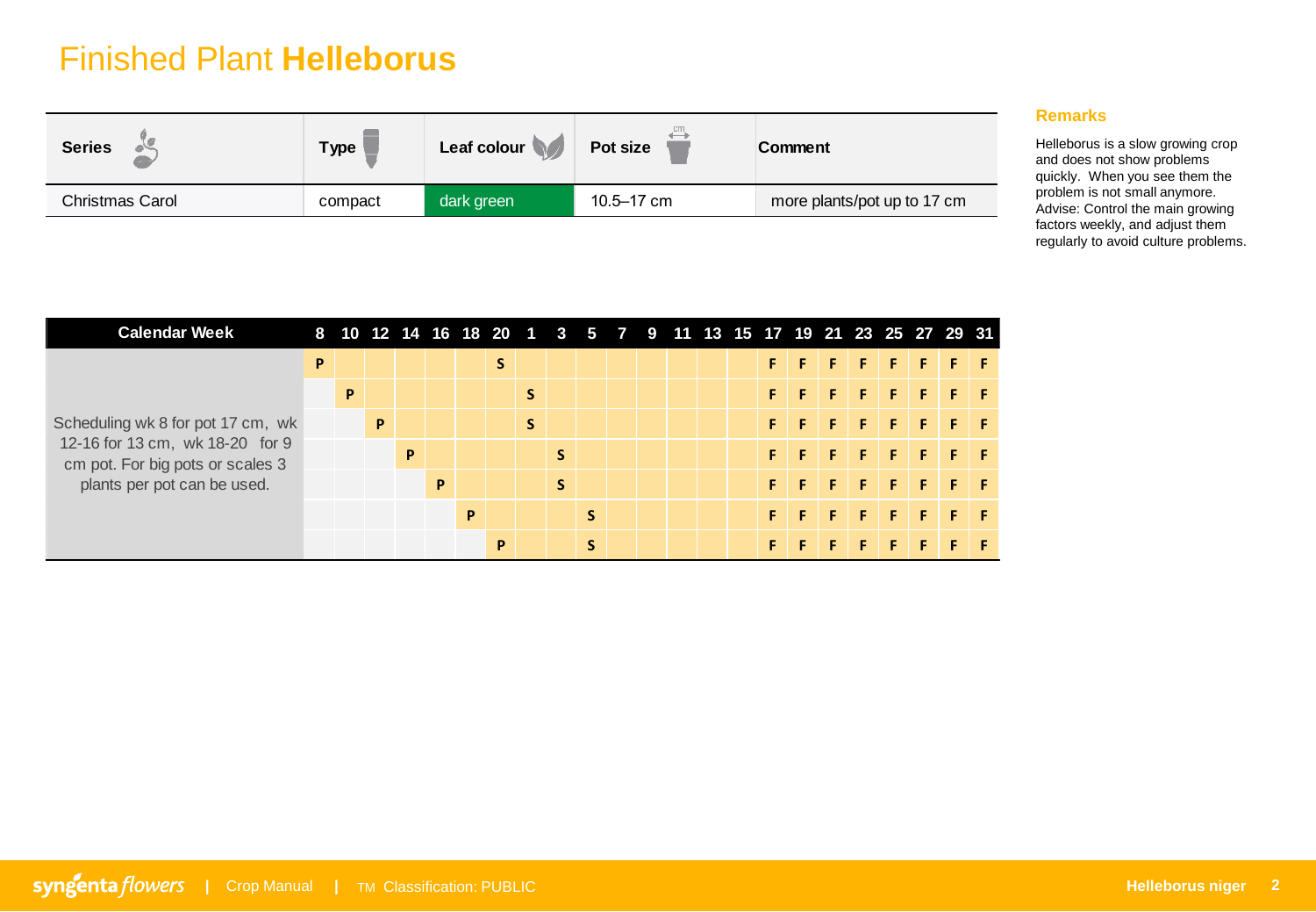## Cultivation Advice

**Helleborus is a product for specialists. Because of the specific water and substrate demands it does not fit with other crops.** 

Main success factors are potting in time, temp. and humidity controlled climate, perfect watering system and drainage. Screening options, Biological aphids control, and balanced, complete and controlled fertilization.

*Important: Helleborus is a slow growing crop and does not show problems quickly. When you see them the problem is not small anymore. Advise: Control the main growing factors weekly, and adjust them regularly to avoid culture problems.* 



#### **Pests**

Main risk is aphids. Especial in summer it can be rather invasive. Chemical treatment is limited due to the plant structure. Biological control works well, when applied in time and correctly. Black flies also need to be controlled biologically.



#### **Diseases**

Next to Botrytis, Fursarium and other rood fungy are the main risk. This can be avoided by:

- Airy substrate.
- Top water management. • Use of Hicure, especial after challenging hot periods.
- Plant distance and climate control.
- Focus on plant condition.



#### **Fertilization**

Start direct after potting with a balanced fertilizer, containing all elements. Based on the water quality. Especial Calcium is very important to improve plant condition. Continue during summer, and make sure the EC is on level during whole culture. Control EC and pH levels twice a month. The use of potassium phosphite  $(KH_2PO_3)$  will strengthen the plant against disease.



#### **Irrigation**

Helleborus need a regular humidity. Avoid overwatering inside, and make sure fields are drainaged. Avoid too wet and too dry.



### **PGR Applications**

When needed some Alar can be used.(2 gr/lt). It can give some delay in flowering. Alternative is Tilt (propiconazool) 10-15 cc/100 ltr water, and max. 3 times a week.